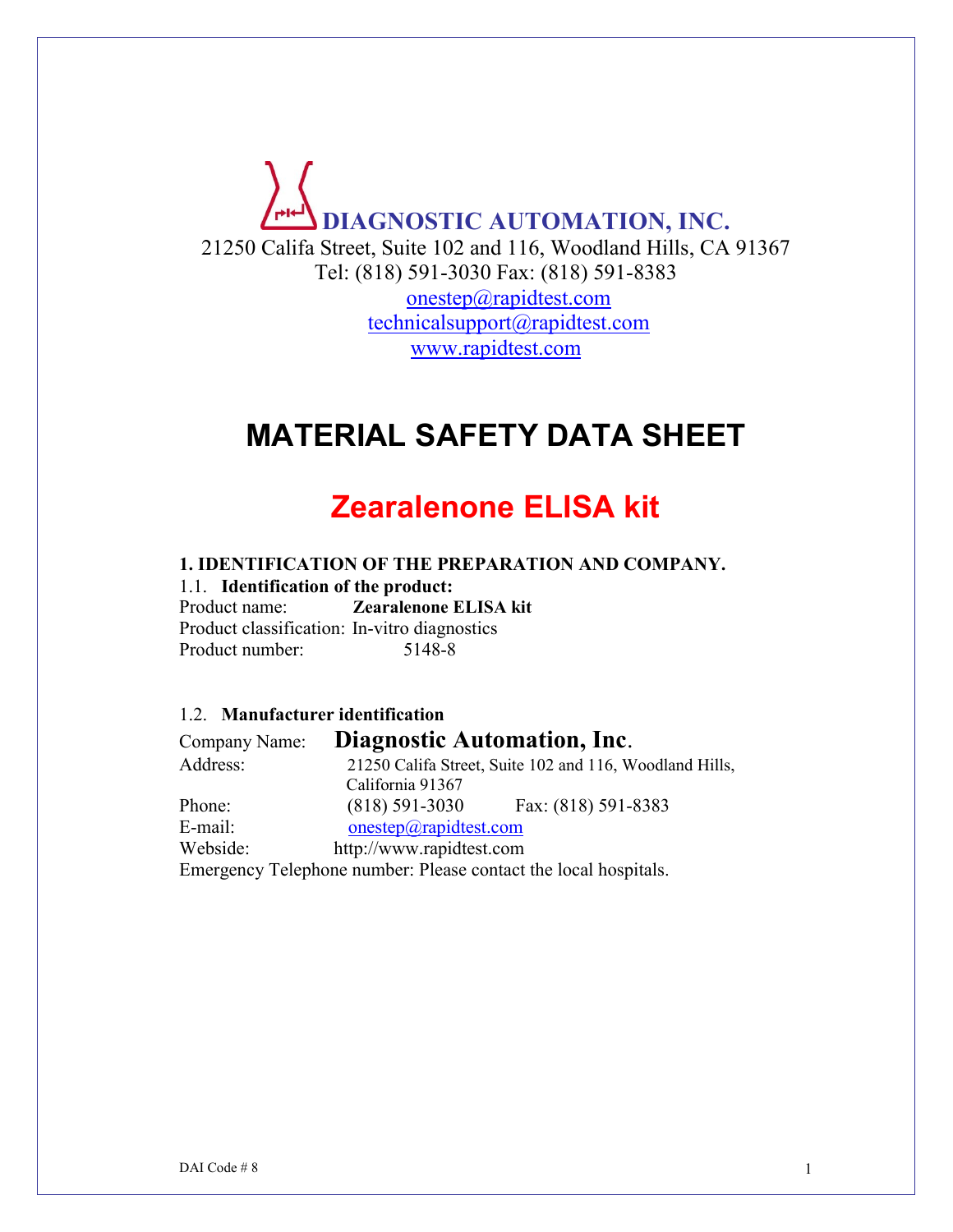## **2. Wash Buffer, Sample Diluent, and Standards**

The Wash Buffer, Sample Diluent and standards contain no toxic or otherwise hazardous components

#### **3. Specific Antibody 3.1 Chemical Characterization / Information on Ingredients**

| Character           | aqueous, protein-containing mixture preserved with $0.01\%$ potassium |
|---------------------|-----------------------------------------------------------------------|
|                     | tetraiodomercurate (K2HgI4, resulting complex of KI and HgI2).        |
| $CAS-No. (Hgl2)$    | 7774-29-0                                                             |
| EINECS-No. $(Hgl2)$ | 231-873-8                                                             |
| Classification      | Very toxic, irritant.                                                 |

## **3.2 Hazards Identification**

**Warnings:** *Toxic if swallowed. Irritates eyes, respiratory tract and skin. In case of breathing in or skin contact, a sensitization may be possible. Because of a possible mutagenic effect, an irreversible defect is possible (affected organs are kidneys and CNS). In case of contact with acids, the development of toxic gases is possible.*

## **3.3 First Aid Measures**

| Eye Contact         | Promptly wash eyes with water for at least 15 minutes. Seek medical<br>advice.  |
|---------------------|---------------------------------------------------------------------------------|
| <b>Skin Contact</b> | Flush skin with copious amounts of water and soap.                              |
| Ingestion           | Wash out mouth with water provided person is conscious. Seek medical<br>advice. |
| Inhalation          | Remove to fresh air. If breathing becomes difficult, seek medical ad-<br>vice.  |
| Changing Clothes    | In case of sever contamination                                                  |

#### **3.4 Fire-Fighting Measures**

| Extinguishing Media                             | Water spray. Use carbon dioxide, dry chemical powder or<br><i>appropriate foam.</i> |
|-------------------------------------------------|-------------------------------------------------------------------------------------|
| Special Fire Fighting Procedure                 | Wear self-containing breathing apparatus and special<br>protective clothes.         |
| Unusual Fire Procedure<br>Thermal decomposition | N/A<br>Emits toxic mercury fumes under fire conditions.                             |

# **3.5 Accidental Release Measures**

| Personal Protection   | Protective glasses, rubber gloves and protective clothing.                                           |
|-----------------------|------------------------------------------------------------------------------------------------------|
| Steps after Spillage  | Remove spilled fluid onto an inert material. Ventilate area. Wash                                    |
|                       | area with soap solution. Collect contaminated fluid and material in<br>a special closable container. |
| Absorbent material    | No restriction.                                                                                      |
| Waste Disposal method | Consult a specialist for disposal or the spilled substance.                                          |

#### **3.6 Handling and Storage**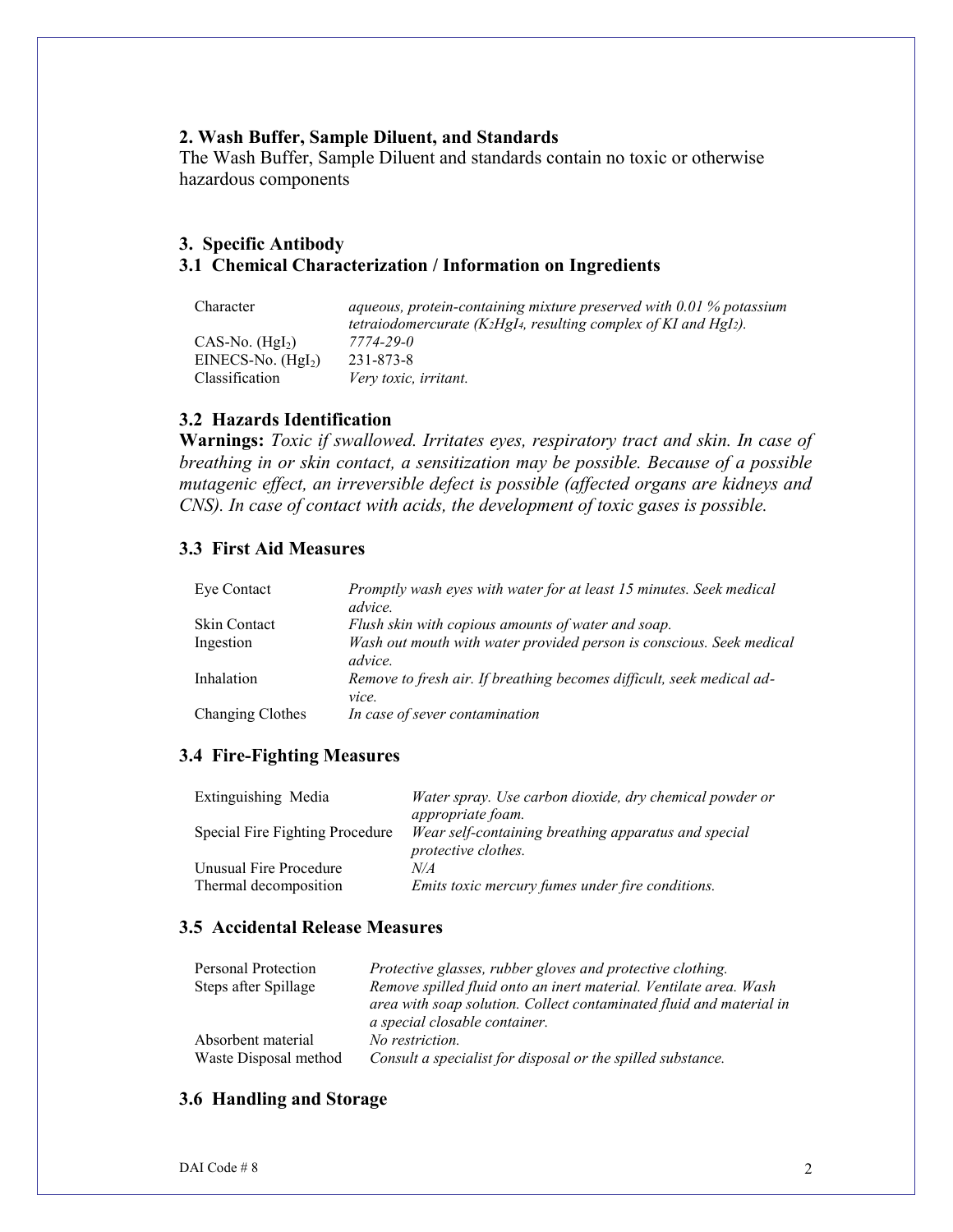| Handling | Wear protective clothing. Avoid contact with eves, skin and clothes. Open and |
|----------|-------------------------------------------------------------------------------|
|          | handle container carefully. Thoroughly washing after use is recommended.      |
| Storage  | Store between $+2$ <sup>o</sup> C and $+8$ <sup>o</sup> C.                    |

#### **3.7 Exposure Controls / Personal Protection**

| <b>TLV</b>          | No.                                             |
|---------------------|-------------------------------------------------|
| Personal Protection | Protective glasses, rubber gloves and clothing. |
|                     | Thoroughly washing after use is recommended.    |

#### **3.8 Physical and Chemical Properties**

| <b>Physical State</b> | Liquid         | Flash Point             | N/A      |
|-----------------------|----------------|-------------------------|----------|
| Color                 | Red            | <b>Explosion Limits</b> | N/A      |
| Odor                  | N/A            | Vapor Pressure          | N/A      |
| pH-Value              | $6.2 - 6.7$    | Solubility in Water     | complete |
| <b>Boiling Point</b>  | $100^{\circ}C$ | Ignition Temperature    | N/A      |
| <b>Melting Point</b>  | N/A            | Viscosity               | N/A      |

#### **3.9 Stability and Reactivity**

| Hazardous Decomposition Products | Mercury        |
|----------------------------------|----------------|
| Hazardous Polymerization         | Will not occur |

#### **3.10 Toxicological Information**

| $LD_{50}$ Oral (rat) | $18 \ mg/kg$   | $LD_{50}$ Skin (rat)        | $75 \ mg/kg$ |
|----------------------|----------------|-----------------------------|--------------|
| $LD_{50}$ Oral (man) | $357 \, mg/mg$ | LD <sub>50</sub> Inhalation | Not known    |

#### **3.11 Ecological Information**

Water Hazard Class 1 (own specification)

#### **4. Conjugate**

#### **4.1 Chemical Characterization / Information on Ingredients**

| Character | aqueous, protein-containing mixture preserved with $0.01\%$         |
|-----------|---------------------------------------------------------------------|
|           | methylisothiazolone and $0.01\%$ bromonitrodioxane and 10 mg/l Pro- |
|           | $\textit{clip}^{TM}$ 300.                                           |
| CAS-No.   | Not determined                                                      |

## **4.2 Hazards Identification**

**Warnings:** *Though complete toxicity information on this conjugate buffer is not available, none of its components are known to be toxic or hazardous at use concentrations. The buffer contains the mercury-free preservatives methylisothiazolone (0.01%), bromonitrodioxane (0.01%) and ProclinTM300, which can produce ad-verse health effects in their concentrated forms. For more specific*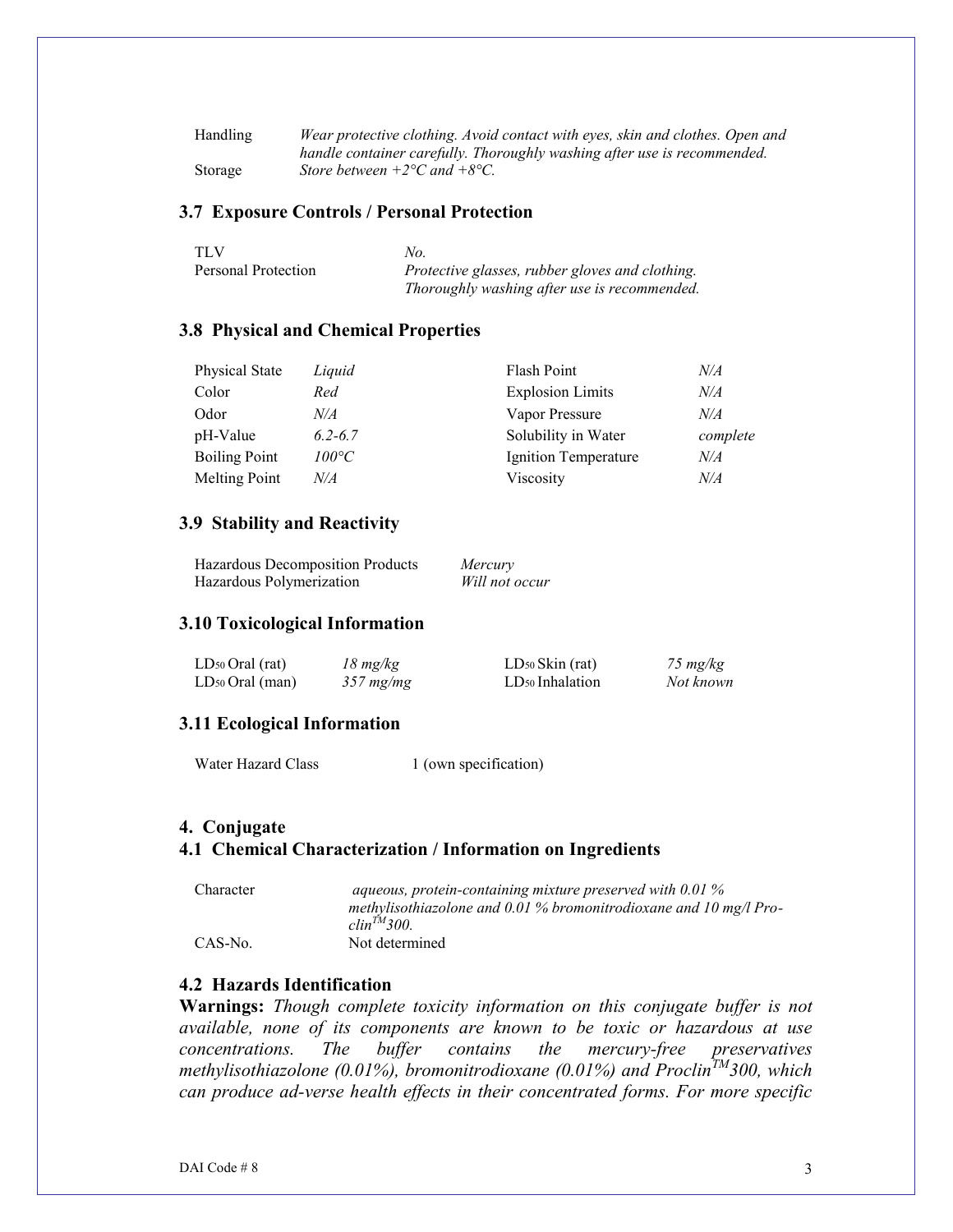*toxicity in-formation on these components, refer to the material safety data sheets available from the manufacturer (Boehringer Mannheim Corporation and Rohm and Haas, respectively).*

# **4.3 First Aid Measures**

| Eye Contact         | Promptly wash eyes with water or normal saline, lifting the upper and                                                                    |
|---------------------|------------------------------------------------------------------------------------------------------------------------------------------|
|                     | lower lids occasionally, until no evidence of chemical remains                                                                           |
|                     | (approximately 15 minutes). Seek medical advice.                                                                                         |
| <b>Skin Contact</b> | Wash thoroughly with water and soap.                                                                                                     |
| Ingestion           | Wash out mouth with water provided person is conscious. Drink one<br>cup of water or milk to dilute in the stomach. Seek medical advice. |
|                     |                                                                                                                                          |
| Inhalation          | No special first aid measures necessary; inhalation or aspiration                                                                        |
|                     | unlikely.                                                                                                                                |

## **4.4 Fire-Fighting Measures**

| Flash point                     | Non-flammable                                                                                                       |
|---------------------------------|---------------------------------------------------------------------------------------------------------------------|
| Extinguishing Media             | No restriction.                                                                                                     |
| Special Fire Fighting Procedure | No special procedures are required. As with any fire, wear<br>full protective clothing and self-contained breathing |
| Unusual Fire Fighting Procedure | <i>apparatus.</i><br>None                                                                                           |

## **4.5 Accidental Release Measures**

| Personal Protection   | Protective glasses, rubber gloves and special protective clothing. |
|-----------------------|--------------------------------------------------------------------|
| Steps after Spillage  | Absorb spill with an absorbent cloth, then wash the area           |
|                       | <i>thoroughly with soap and water.</i>                             |
| Waste Disposal Method | Observe all federal, state and local laws when considering waster  |
|                       | disposal methods.                                                  |

### **4.6 Handling and Storage**

| Handling | Wear protective clothing. Avoid contact with eyes, skin and clothes. Open and |
|----------|-------------------------------------------------------------------------------|
|          | handle container carefully. Thoroughly washing after use is recommended.      |
| Storage  | Store between $+2$ °C and $+8$ °C.                                            |

#### **4.7 Exposure Controls / Personal Protection**

| Personal Protection | Protective glasses, rubber gloves and clothing. Thoroughly washing |  |
|---------------------|--------------------------------------------------------------------|--|
|                     | after use is recommended                                           |  |

# **4.8 Physical and Chemical Properties**

| Physical State       | Liquid      | Flash Point             | N/A      |
|----------------------|-------------|-------------------------|----------|
| Color                | Red         | Ignition Temperature    | N/A      |
| Odor                 | N/A         | <b>Explosion Limits</b> | N/A      |
| pH-Value             | $6.2 - 6.7$ | Vapor Pressure          | N/A      |
| <b>Boiling Point</b> | 100 °C      | Solubility in Water     | complete |
| <b>Melting Point</b> | N/A         | Viscosity               | N/A      |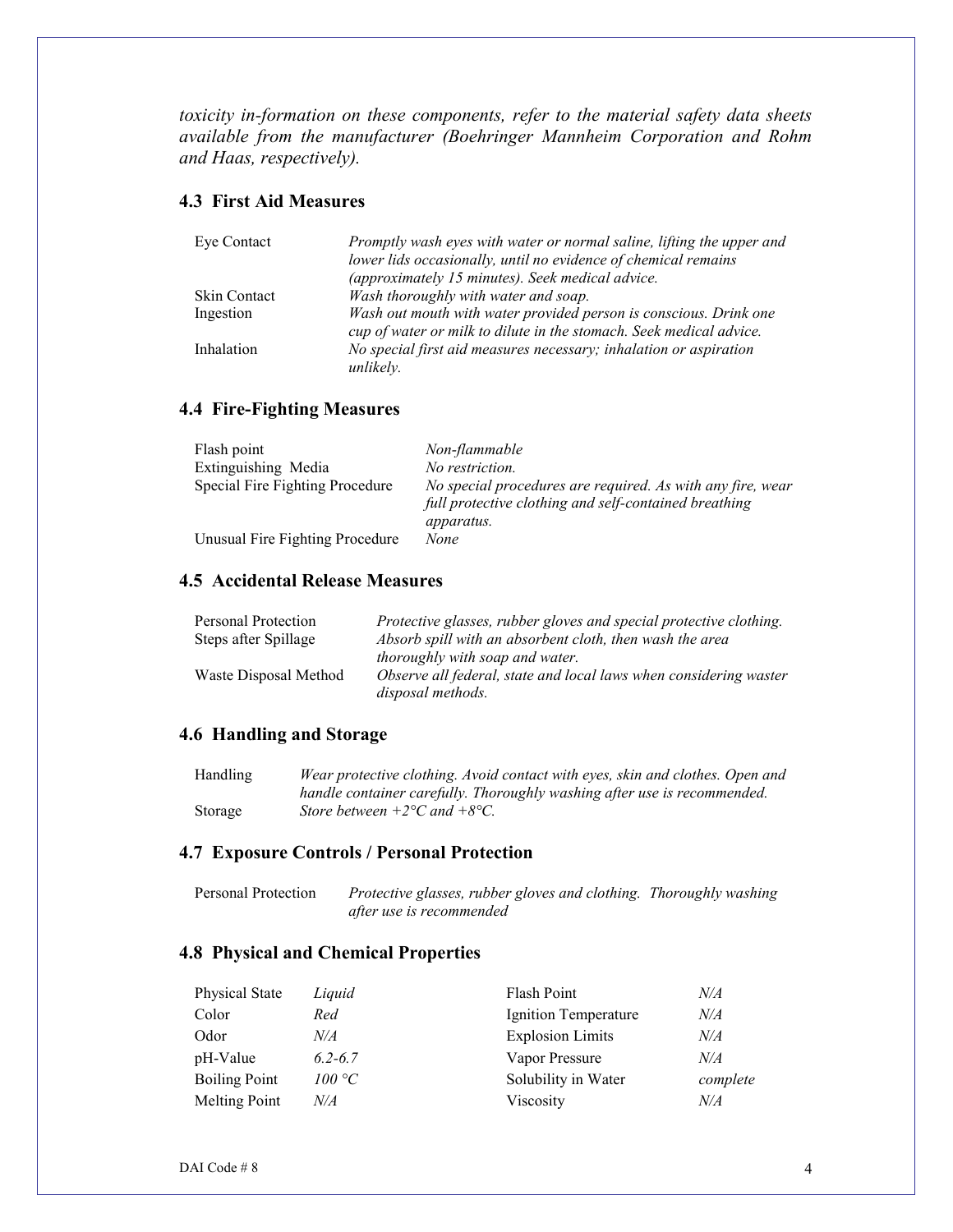## **4.9 Stability and Reactivity**

Stability *Chemically stable* Incompatibilities *None known*

Hazardous Decomposition Products *Toxic fumes and carbon monoxide, carbon dioxide, nitro-gen oxides*

**Hazardous Polymerization** 

## **4.10 Toxicological Information**

 $N/A$ 

## **4.11 Ecological Information**

N/A

# **5. TMB (Substrate for HRP Conjugate) 5.1 Chemical Characterization / Information on Ingredients**

| <b>Character</b> | Product contains 0.05% Tetramethyl Benzidine (TMB) |
|------------------|----------------------------------------------------|
| CAS-No.          | 54827-17-7                                         |
| Classification   | Hazardous, Irritant                                |

## **5.2 Hazard Identification**

**Warnings:** *Toxic if swallowed. Irritant, handle with care.*

## **5.3 First Aid Measures**

| Eye Contact      | Promptly wash eyes with water for at least 15 minutes. Seek medical             |
|------------------|---------------------------------------------------------------------------------|
|                  | advice.                                                                         |
| Skin Contact     | Flush skin with copious amounts of water.                                       |
| Ingestion        | Wash out mouth with water provided person is conscious. Seek medical<br>advice. |
| Inhalation       | N/A                                                                             |
| Changing Clothes | In case of severe contamination                                                 |

## **5.4 Fire-Fighting Measures**

| Extinguishing Media             | Water spray, carbon dioxide, dry chemical powder or<br><i>appropriate foam</i> |
|---------------------------------|--------------------------------------------------------------------------------|
| Special Fire Fighting Procedure | N/A                                                                            |
| Unusual Fire Fighting Procedure | Emits toxic fumes under fire conditions                                        |
| Thermal Decomposition           | Dangerous decomposition is not anticipated                                     |

# **5.5 Accidental Release Measures**

| Personal Protection  | Protective glasses, gloves and clothing.                         |
|----------------------|------------------------------------------------------------------|
| Steps after Spillage | Remove spilled fluid onto an inert material. Wash area with soap |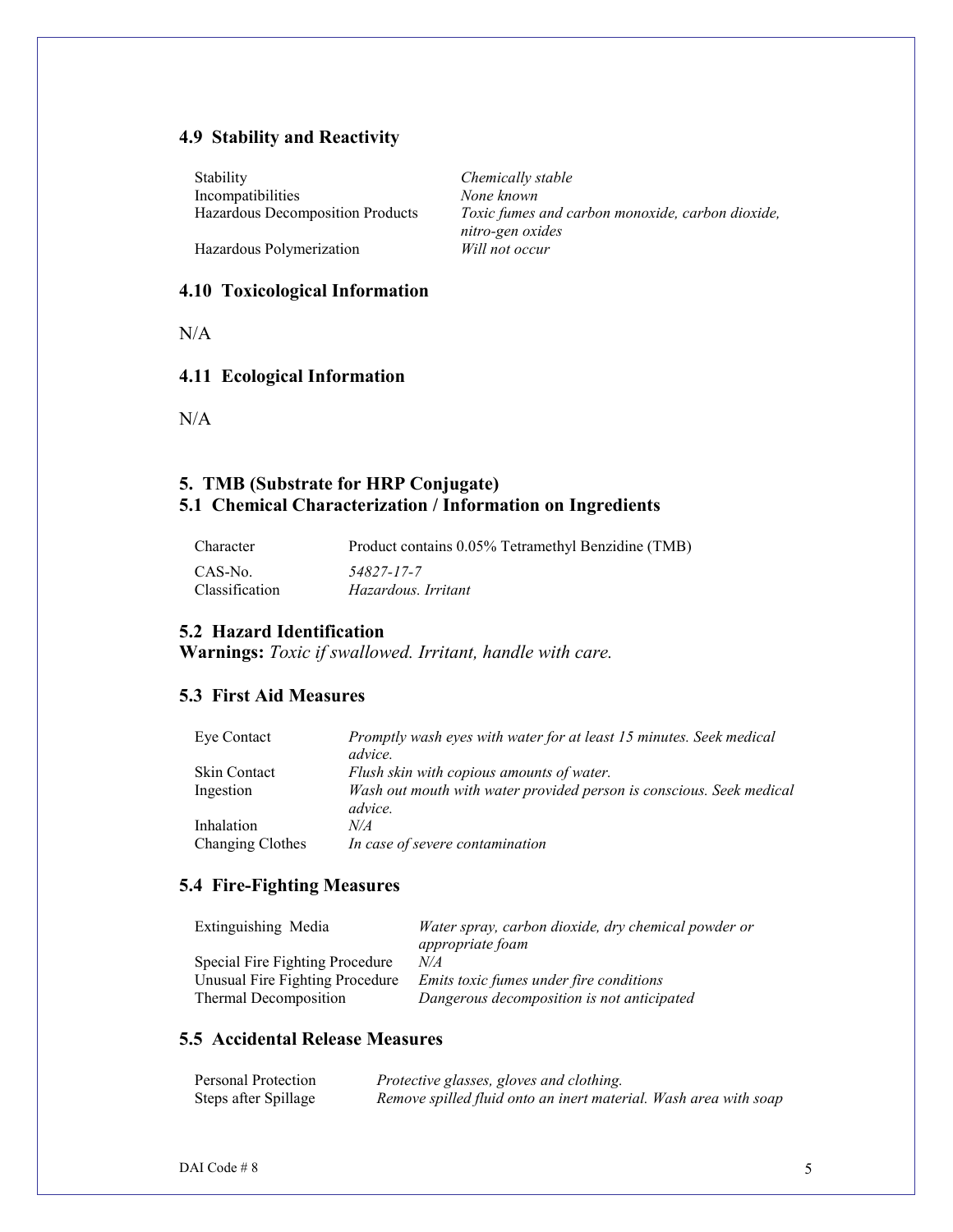*solution* Absorbent Material *No restriction* Waste Disposal Method *Consult a specialist for disposal of the spilled substance.*

# **5.6 Handling and Storage**

| Wear protective clothing. Open and handle container |
|-----------------------------------------------------|
| carefully.                                          |
| Store between $+2$ °C and $+8$ °C.                  |
| N/A                                                 |
|                                                     |

## **5.7 Exposure Controls / Personal Protection**

| <b>TLV</b>          | No.                                      |
|---------------------|------------------------------------------|
| Personal Protection | Protective glasses, gloves and clothing. |

## **5.8 Physical and Chemical Properties**

| <b>Physical State</b> | Liquid          | Flash Point             | N/A |
|-----------------------|-----------------|-------------------------|-----|
| Color                 | Yellow          | Ignition Temperature    | N/A |
| Odor                  | N/A             | <b>Explosion Limits</b> | N/A |
| pH-Value              | N/A             | Vapor Pressure          | N/A |
| Solubility in Water   | <i>Soluble</i>  | Viscosity               | N/A |
| Boiling point         | $>100^{\circ}C$ |                         |     |

## **5.9 Stability and Reactivity**

| <b>Hazardous Reactions</b>       | N/A                                                 |
|----------------------------------|-----------------------------------------------------|
| Hazardous Decomposition Products | Toxic fumes of carbon monoxide, carbon dioxide, and |
|                                  | nitrogen oxides                                     |

## **5.10 Toxicological Information**

| LD <sub>50</sub> Oral | Not known | LD <sub>50</sub> Skin       | Not known |
|-----------------------|-----------|-----------------------------|-----------|
| $LD_{50}$             | Not known | LD <sub>50</sub> Inhalation | Not known |

### **5.11 Ecological Information**

Water Hazard Class 1 (own specification)

## **6. Stop-Solution (0.5 M Sulfuric Acid) 6.1 Chemical Characterization / Information on Ingredients**

| Character             | Product contains 0.5 M Sulfuric Acid ( $H_2SO_4$ ) |
|-----------------------|----------------------------------------------------|
| $CAS-No$ of $H_2SO_4$ | 7664-93-9                                          |
| EINECS-No.            | 213-639-5                                          |
| Classification        | Very caustic, toxic, possible carcinogen           |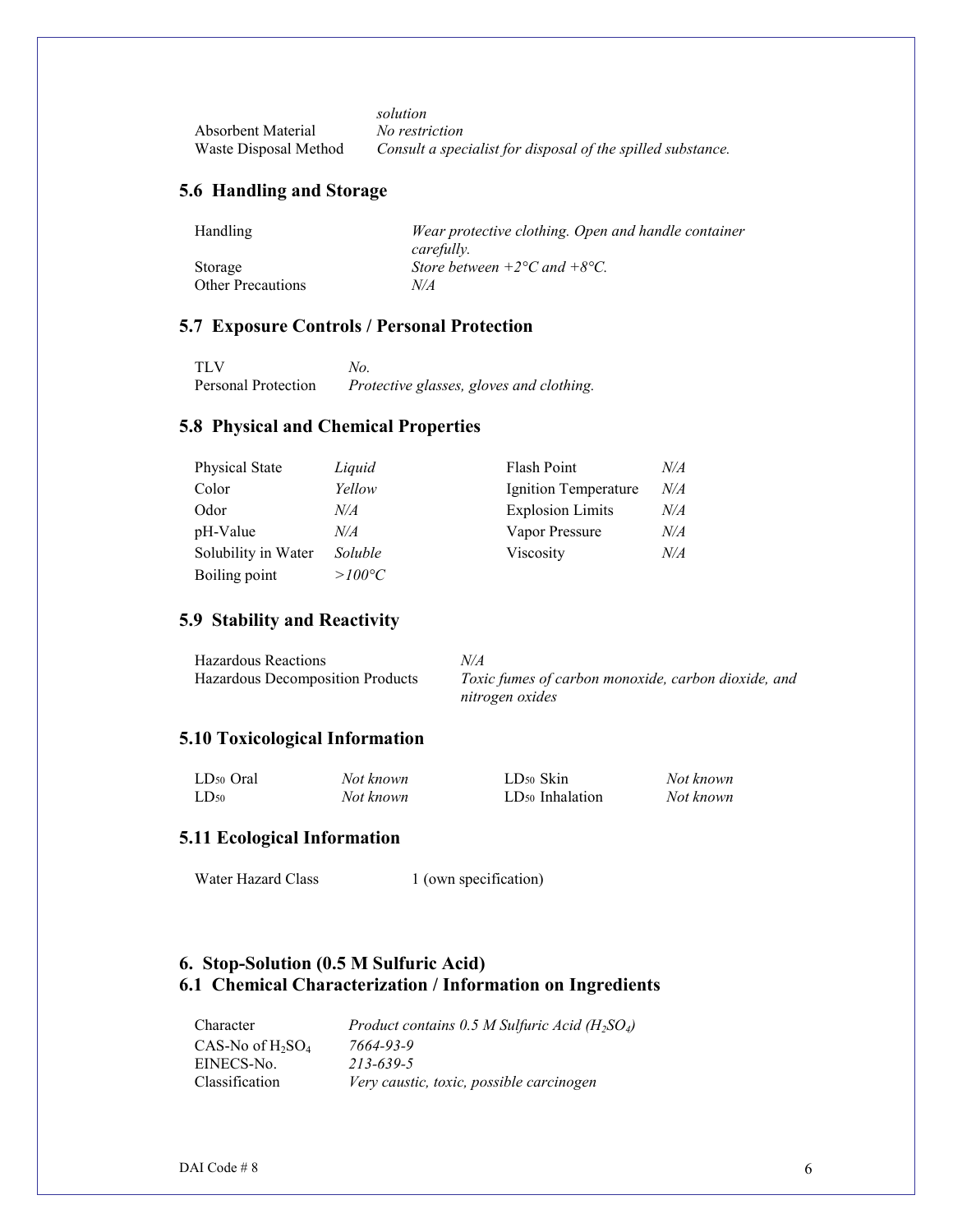# **6.2 Hazard Identification**

**Warnings:** *Very caustic, toxic, possible carcinogen after inhalation, irritant, handle with care.*

# **6.3 First Aid Measures**

| Eye Contact         | Promptly wash eyes with water for at least 15 minutes. Seek medical<br><i>advice.</i> |
|---------------------|---------------------------------------------------------------------------------------|
| <b>Skin Contact</b> | Flush skin with copious amounts of water and soap.                                    |
| Ingestion           | Wash out mouth with water provided person is conscious. Seek medical<br>advice.       |
| Inhalation          | Remove to fresh air. If breathing becomes difficult, seek medical ad-<br>vice.        |
| Changing Clothes    | In case of severe contamination.                                                      |

## **6.4 Fire-Fighting Measures**

| Extinguishing Media             | Do not use water. Use carbon dioxide, dry chemical powder                          |
|---------------------------------|------------------------------------------------------------------------------------|
|                                 | or appropriate foam.                                                               |
| Special Fire Fighting Procedure | Wear self-containing breathing apparatus and special<br><i>protective clothes.</i> |
| Unusual Fire Fighting Procedure | <i>Emits toxic fumes under fire conditions.</i>                                    |
| Thermal Decomposition           | N/A                                                                                |

## **6.5 Accidental Release Measures**

| Personal Protection<br>Steps after Spillage | <i>Protective glasses, gloves and clothing.</i><br>Remove spilled fluid onto an inert material. Ventilate area. Wash<br>area with soap solution. Collect contaminated fluid and material in<br>a special closable container. |
|---------------------------------------------|------------------------------------------------------------------------------------------------------------------------------------------------------------------------------------------------------------------------------|
| Absorbent Material                          | No restriction                                                                                                                                                                                                               |
| Waste Disposal Method                       | Consult a specialist for disposal of the spilled substance.                                                                                                                                                                  |

## **6.6 Handling and Storage**

| Handling                 | Wear protective clothing. Open and handle container        |
|--------------------------|------------------------------------------------------------|
|                          | carefully                                                  |
| Storage                  | Store between $+2$ <sup>o</sup> C and $+8$ <sup>o</sup> C. |
| <b>Other Precautions</b> | N/A                                                        |

## **6.7 Exposure Controls / Personal Protection**

| TLV                 | Nο                                                                       |
|---------------------|--------------------------------------------------------------------------|
| Personal Protection | Protective glasses, rubber gloves and acid resistant clothing; breathing |
|                     | apparatus in severe cases: thoroughly washing after use is               |
|                     | recommended.                                                             |

# **6.8 Physical and Chemical Properties**

| Physical State Liquid |                  | <b>Flash Point</b>   | N/A             |
|-----------------------|------------------|----------------------|-----------------|
| Color                 | <i>Colorless</i> | <b>Boiling Point</b> | $>100^{\circ}C$ |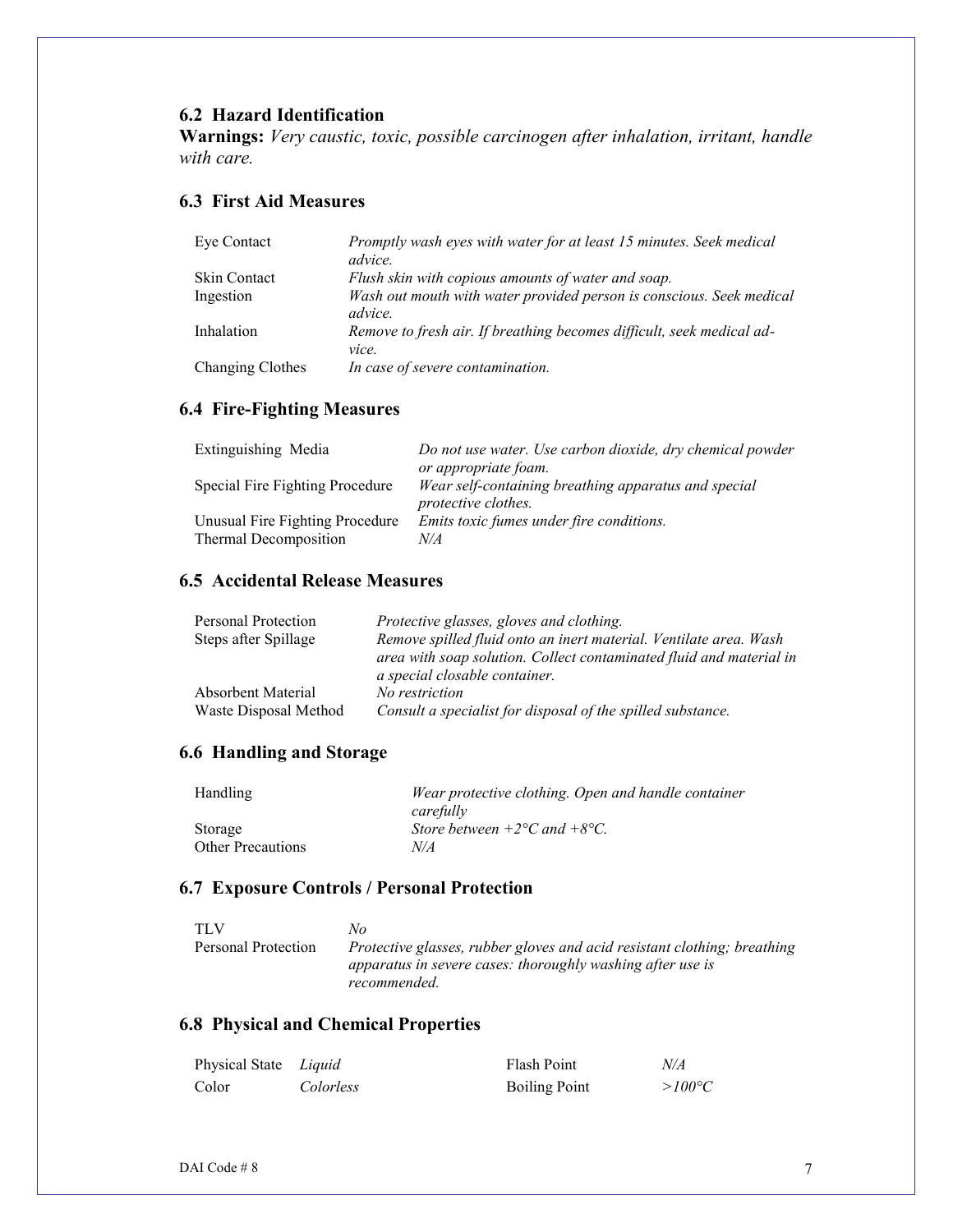| Odor     | N/A         | Solubility in Water | Soluble |
|----------|-------------|---------------------|---------|
| pH-Value | $1.0 - 3.0$ | Vapor Pressure      | N/A     |

### **6.9 Stability and Reactivity**

| <b>Hazardous Reactions</b>       | Incompatibility with bases, halogenides and metals. |
|----------------------------------|-----------------------------------------------------|
| Hazardous Decomposition Products | Sulfur oxides.                                      |

#### **6.10 Ecological Information**

| LD50 Oral | $2140$ mg/kg  | LD50 Skin             | Not Known                  |
|-----------|---------------|-----------------------|----------------------------|
| LD50      | $135 \ mg/kg$ | LD50 Inhalation (rat) | 510 mg/m <sup>3</sup> (2h) |

# **6.11 Toxicological Information**

Water Hazard Class 1 (own specification)

## 7**. Disposal Considerations**

*Observe all Federal, State and Local laws concerning Health and Pollution.*

## **8. Transport Information**

*N/A*

**9. Regulatory Information** *N/A*

### **10. Other Information**

*The information herein is believed to be correct as of the given data but is provided without warranty of any kind. The recipient of our products is responsible for observing any laws and guidelines applicable.*